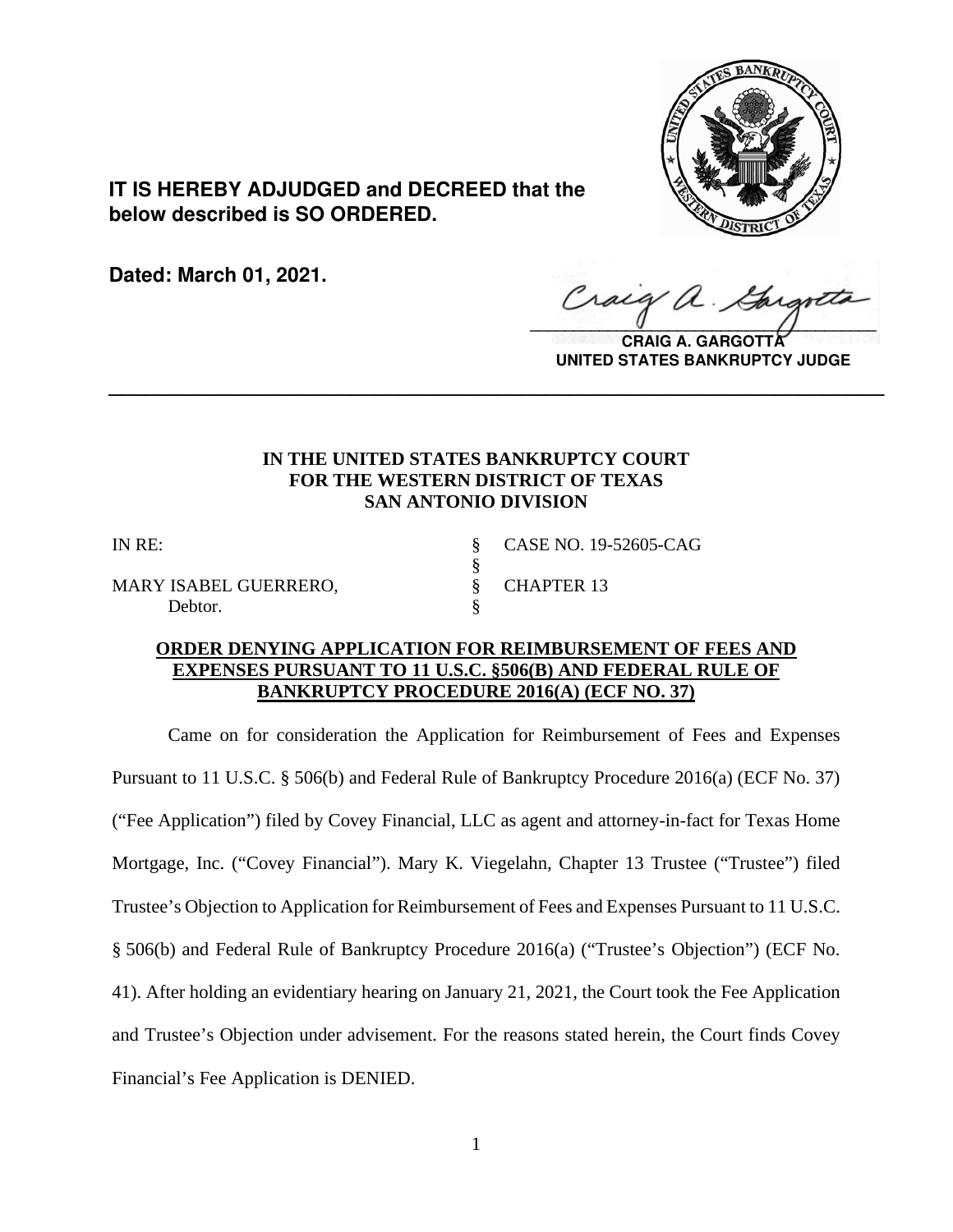As an initial matter, the Court has subject matter jurisdiction pursuant to 28 U.S.C. §§ 157 and 1334. This matter is referred to this Court pursuant to the Standing Order of Reference in the United States District Court for the Western District of Texas. This is a core proceeding under 28 U.S.C. §§ 157(b)(2)(A) and (B), in which the bankruptcy court may enter final orders. Venue is proper under 28 U.S.C. §§ 1408 and 1409.

### **PROCEDURAL BACKGROUND AND FACTS**

On November 4, 2019, Mary Isabel Guerrero ("Debtor") filed a voluntary petition for relief under Chapter 13 of the Bankruptcy Code (ECF No. 1). Covey Financial holds a secured real estate lien note against Debtor's homestead located at 645 San Francisco, San Antonio, Texas 78201 (the "Covey Note"). On January 9, 2020, Covey Financial filed proof of claim 8-1 ("Covey Claim") demonstrating its secured claim in the total amount of \$18,667.13—including \$6,709.96 to cure arrears accrued through the Petition Date. (ECF No. 37, Ex. 2). The Covey Claim includes an attached document titled, "Reservation of Rights Pursuant to 11 U.S.C. § 506(b)," which states:

The Proof of Claim submitted by Creditor does not include amounts accruing after the filing of the bankruptcy case for interest on the claim, or any reasonable fees, costs or charges provided for under the agreement between the Creditor and the Debtor or State statute under which Creditor's claim arose. Creditor hereby reserves the right to submit such amounts to the Debtor or the Bankruptcy Court and to augment the amounts claimed on the Proof of Claim, consistent with the Bankruptcy Code and the Federal Rules of Bankruptcy Procedure.

(*Id*.). The Covey Note, which was attached to the Covey Claim, provides:

If this note . . . is collected or enforced through . . . bankruptcy . . . then Maker shall pay Payee all costs of collection and enforcement, including reasonable attorney's fees and court costs . . . .

(*Id*.). The Court confirmed Debtor's Chapter 13 Plan ("Plan") on January 27, 2020. The Plan includes the following payments to Covey Financial: (1) pro rata payment at 0% interest to cure arrears of \$6,709.96 on the Covey Note; (2) monthly payments of \$538.24 at 12.90% interest to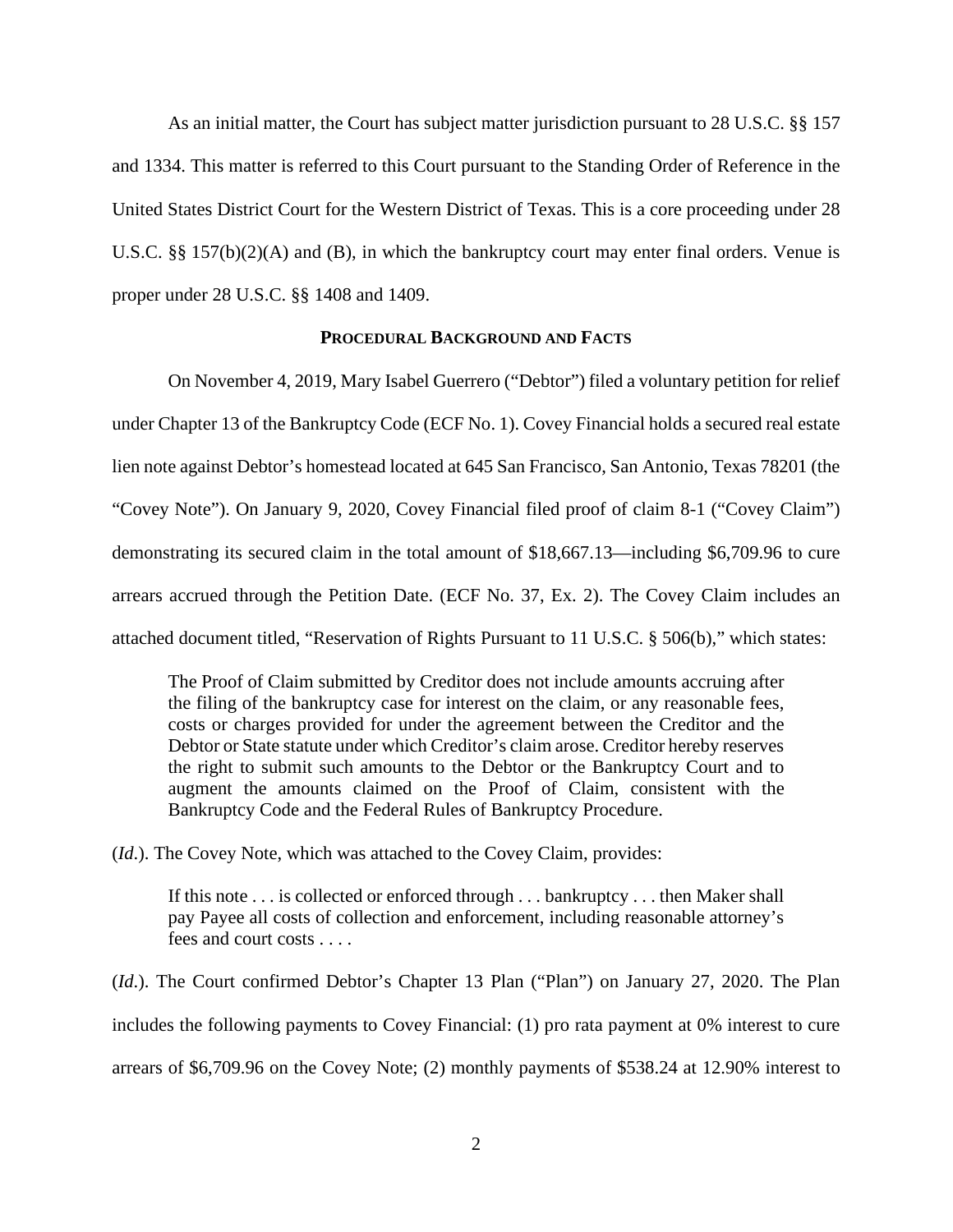pay down the remaining balance on the Covey Note; and (3) monthly payments of \$138.68 at 0% interest for escrow. (ECF No. 20).

## **PARTIES' CONTENTIONS**

Covey Financial filed its Fee Application on October 29, 2020. The Fee Application requests compensation of \$2,602.60 for services rendered in Debtor's bankruptcy case from November 6, 2019 through October 28, 2020. (ECF No. 37). Covey Financial contends it is entitled to fees under [1](#page-2-0)1 U.S.C. §  $506(b)^1$  and Fed. R. Bankr. P.  $2016(a)^2$  $2016(a)^2$  because Debtor's Schedules value the homestead—the property that secures the Covey Note—at an amount exceeding the balance of the Covey Note. Covey Financial argues it can request reasonable fees and expenses pursuant to § 506(b) because: (1) it is an oversecured creditor; (2) the Covey Note provides Debtor shall pay reasonable attorney's fees and court costs if the note is enforced through bankruptcy; and (3) the Covey Claim includes a reservation of rights to seek attorney's fees and costs under § 506(b).

Trustee does not dispute Covey Financial is an oversecured creditor. Trustee, however, objects to Covey Financial's request for attorney's fees under § 506(b) and Rule 2016(a). Trustee argues Rule 3002.1 applies to Covey Financial's claim for fees and expenses because this is a chapter 13 case in which Covey Financial holds a claim: "(1) secured by a security interest in the debtor's principal residence, and (2) for which the plan provides that the trustee . . . will make contractual installment payments." Fed. R. Bankr. P. 3002.1(a) (West 2021). As such, Trustee contends Rule 3002.1(c) requires Covey Financial to prepare a notice using the appropriate form uploaded in the claims registry—not a fee application—to itemize all fees, expenses, and charges that is served within 180 days after the date on which the fees, expenses, and charges are incurred.

<span id="page-2-0"></span><sup>&</sup>lt;sup>1</sup> Hereinafter, all section references shall be in referral to section 11 of the United States Code unless otherwise noted.

<span id="page-2-1"></span><sup>2</sup> Hereinafter, all references to the "Rule(s)" shall be in referral to the Federal Rules of Bankruptcy Procedure.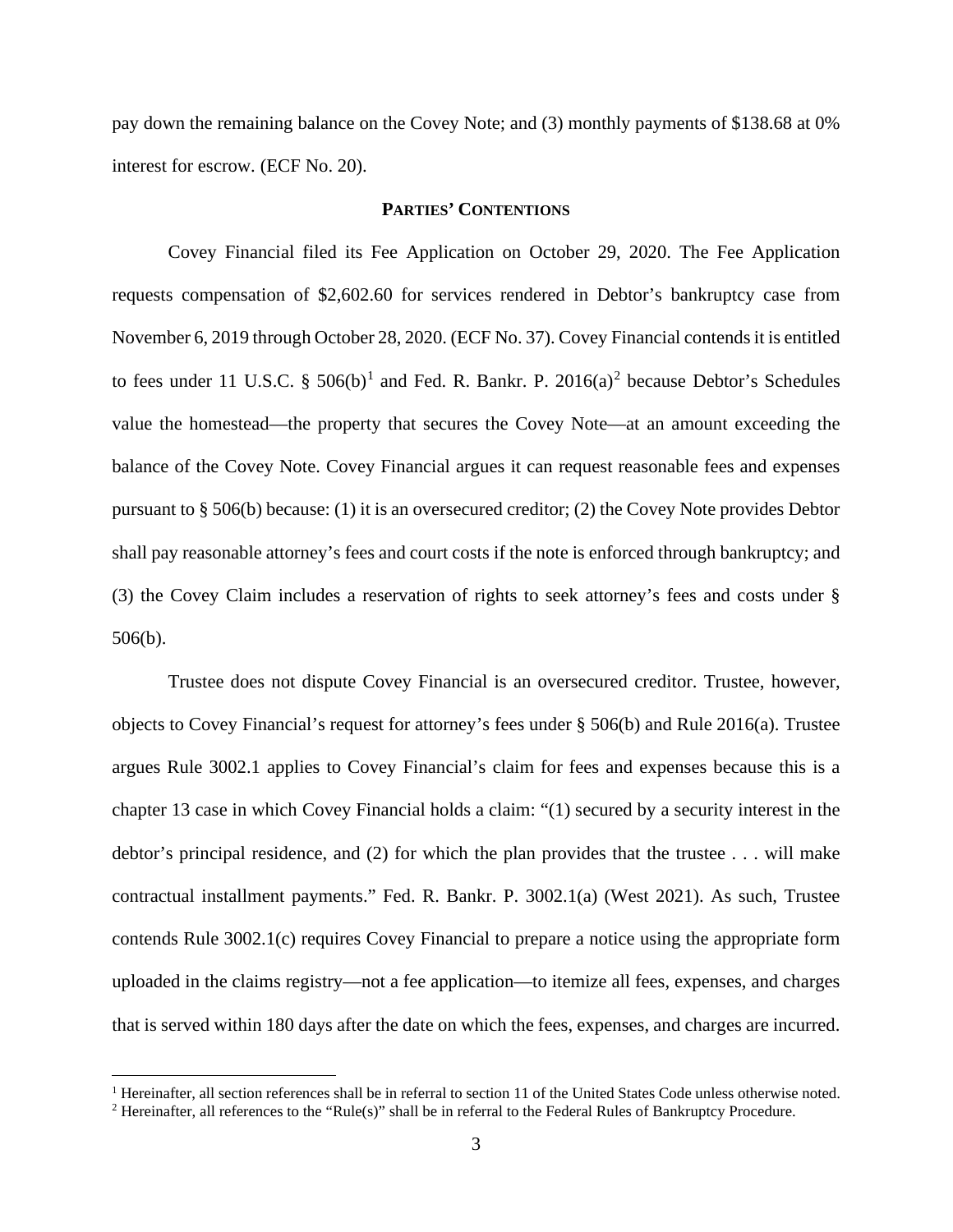In response, Covey Financial argues Rule 3002.1 is inapplicable here because the Covey Note matures during the sixty-month Plan. Covey Financial contends it is not asking to change the monthly Plan payment; rather, Covey Financial seeks pro rata payment of its attorney's fees and costs during the Plan period after the Covey Claim is paid in full. According to Covey Financial, if any part of the Covey Claim is paid as a total debt claim, then Rule 3002.1 does not apply. Covey Financial also argues Rule 3002.1's general purpose is to put the Court, Debtor, and Trustee on notice of a change in payment on a claim secured by a debtor's principal residence in the chapter 13 context. Trustee disputes these arguments, contending the plain language of Rule 3002.1 provides that the rule applies to *all* claims in a chapter 13 case secured by a security interest in the debtor's principal residence and paid by debtor or trustee through the plan—not just to mortgage claims maturing after the life of the plan.

### **LEGAL ANALYSIS**

Rule 3002.1(a) provides: "[Rule 3002.1] applies in a chapter 13 case to claims (1) that are secured by a security interest in the debtor's principal residence, and (2) for which the plan provides that either the trustee or the debtor will make contractual installment payments." Fed. R. Bankr. P. 3002.1(a). Rule 3002.1 was promulgated in 2010 and "added to aid in the implementation of § 1[3](#page-3-0)22(b)(5)<sup>3</sup>... [because] debtor and the trustee have to be informed of the exact amount needed to cure any prepetition arrearage . . . and the amount of the post-petition payment obligations" Fed. R. Bankr. P. 3002.1 advisory committee's note to 2011 amendment. "So long as a creditor has a claim that is secured by a security interest in the debtor's principal residence and the plan provides that contractual payments on the claim will be maintained, the rule applies." Fed. R. Bankr. P. 3002.1 advisory committee's note to 2016 amendment.

<span id="page-3-0"></span><sup>&</sup>lt;sup>3</sup> Section 1322(b)(5) permits a chapter 13 debtor to "cure" a default on his or her home mortgage, and to "maintain" payments over the course of the debtor's plan.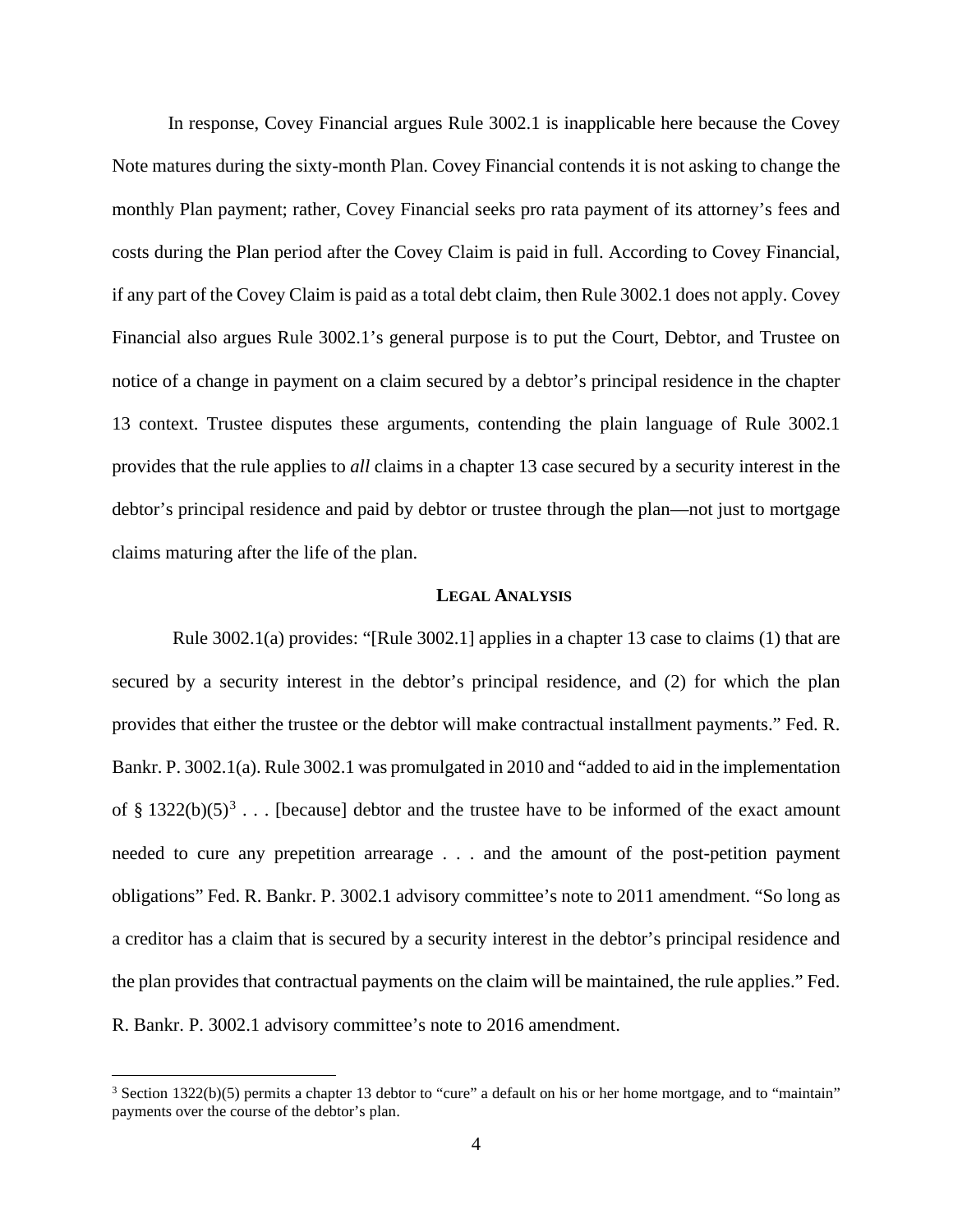When construing a statute or Rule, the Court must "start with the plain text, and read all parts of the statute together to produce a harmonious whole." *Doe v. KPMG, LLP*, 398 F.3d 686, 688 (5th Cir. 2005). Here, Rule 3002.1 applies to the Covey Claim because Debtor is in a chapter 13 case, the Covey Note secures a claim on Debtor's principal residence, and Debtor's Plan provides for Trustee to make contractual installment payments on the mortgage. The Court disagrees with Covey Financial's argument that Rule 3002.1(a) applies only in scenarios where the mortgage matures after the life of the Plan. Rule 3002.1's plain language does not include distinguished applicability between claims maturing during or after the Plan.

On October 29, 2020, Covey Financial filed its Fee Application requesting \$2,602.60 in attorney's fees for work performed in Debtor's case from November 6, 2019 through October 28, 2020. The Fee Application was filed as a separate pleading on the docket in Debtor's bankruptcy case. Covey Financial never filed Official Form 410S2, or a request for fees and expenses in the claim register. Of the fees and expenses described in the Fee Application, only \$700.00 of the fees Covey Financial requested were incurred 180 days before it filed the Fee Application. Trustee objected to Covey Financial's Fee Application because it was not submitted on Official Form 410S2 in the claims register. In addition, Trustee objected on the grounds that Covey Financial sought payment of fees incurred more than 180 days before it filed the Fee Application.

The Court reads Rule 3002.1 "as a whole in order not to render portions of it inconsistent or devoid of meaning.'" *In re Glenn*, 900 F.3d 187, 190 (5th Cir. 2018). Rule 3002.1 includes subsection  $(c)^4$  $(c)^4$ , which states that the holder of a claim secured by a security interest in the debtor's principal residence (referred to hereinafter as "Claimholder") "*shall* file and serve on the debtor,

<span id="page-4-0"></span><sup>4</sup> The Advisory Committee Notes from 2011 indicate the postpetition fees, expenses, or charges the holder of the claim asserted under Rule 3002.1(c) "might include, for example, inspection fees, late charges, or attorney's fees." Fed. R. Bankr. P. 3002.1 advisory committee's note to 2011 amendment.